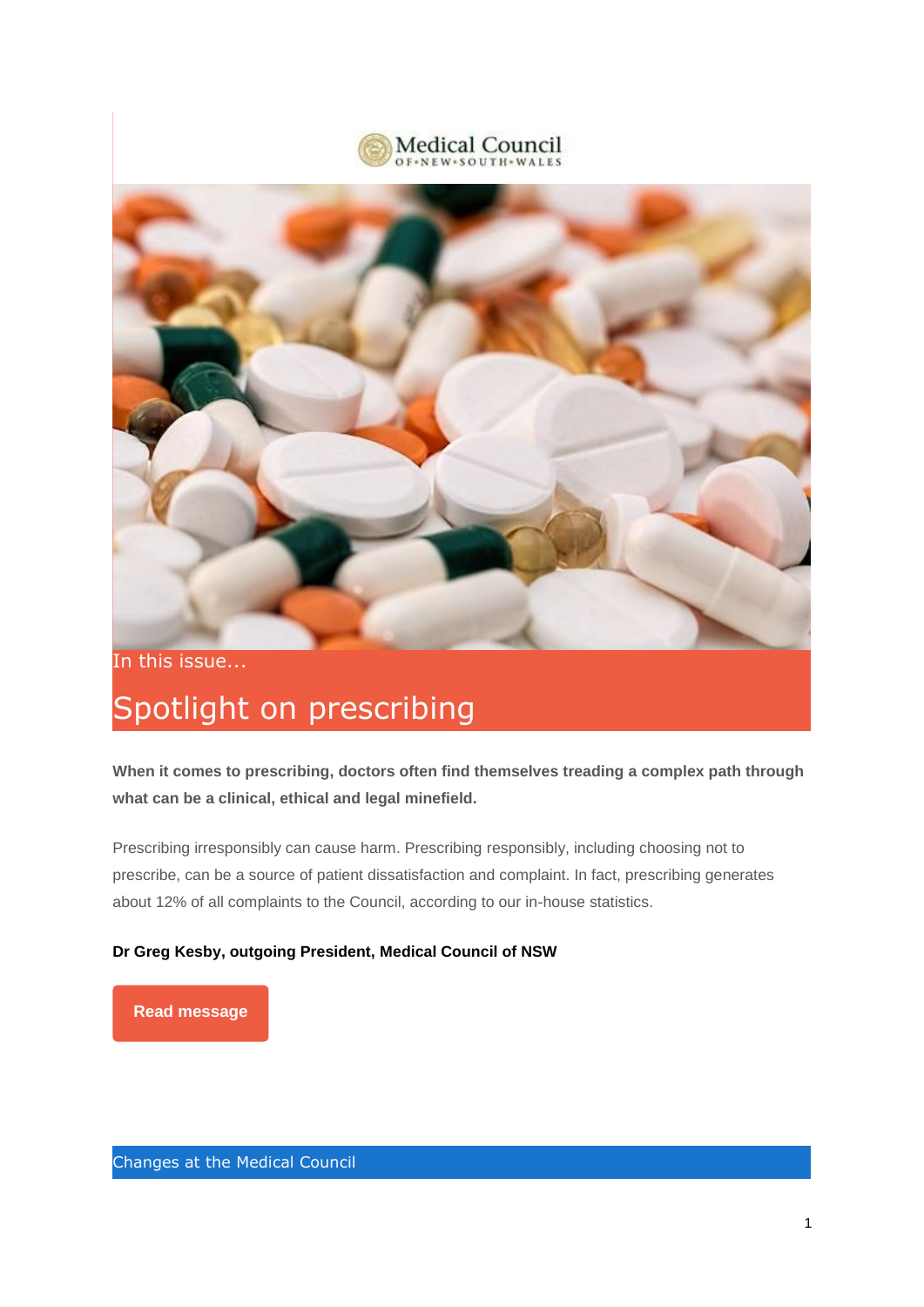

**[Read more](https://medicalcouncilofnsw.cmail20.com/t/j-l-ntidlkl-l-y/)**

#### New Council members announced

The Council's President Dr Greg Kesby, Professor Anthony Eyers, and community member Mr Kenneth Hong completed their terms on 30 June 2018.

Associate Professor Richard Walsh was appointed the new Council President on 1 July with Dr John Sammut appointed as the new Deputy President.

Two new members, Dr Geoffrey Brieger, nominee of the Royal Australian and New Zealand College of Obstetrics, and Dr Elizabeth Tompsett (pictured), nominee of the Royal Australian College of Surgeons, were also appointed.

#### Prescribing drugs - the issues facing doctors

#### Prescribing drugs of addiction

#### Perils of prescribing

Did you know that when you prescribe drugs of addiction (Schedule We interview Bruce Battye, the 8 drugs) to someone you think may be an addict you must first be issued with an authority by the NSW Ministry of Health? A lot of doctors don't.

Director of the NSW Pharmaceutical Regulatory Unit about key prescribing issues facing doctors.

#### **[Read more](https://medicalcouncilofnsw.cmail20.com/t/j-l-ntidlkl-l-j/)**





**[Read more](https://medicalcouncilofnsw.cmail20.com/t/j-l-ntidlkl-l-t/)**

Doctor Shopping - Frequently Asked Questions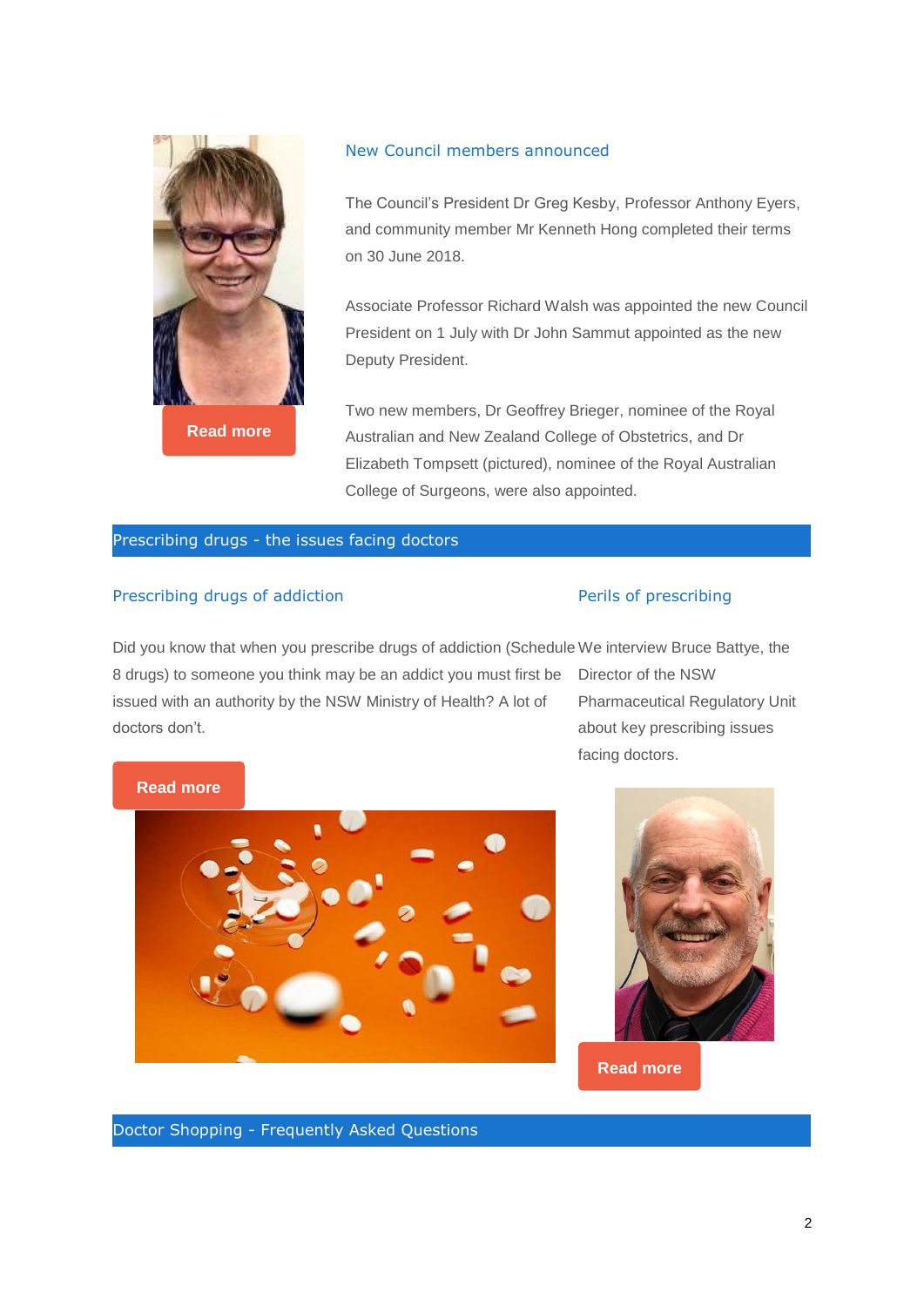#### How to identify doctor shoppers

"Australians are two-and-a-half times more likely to die from an

Here are some frequently asked questions to help doctors identify a opioid overdose prescribed by a drug dependent patient who may be doctor shopping and some useful techniques to help you cut off trouble before it starts. doctor or stolen from a hospital, than from street drugs."



### **[Read more](https://medicalcouncilofnsw.cmail20.com/t/j-l-ntidlkl-l-i/)**

### When you're the doctor in the family - just say No

Do you sometimes dread the family barbecue? When Uncle Bill asks about his bad hip or your sisterin-law asks if you could 'just write a quick script' for her son's asthma?

### **[Read more](https://medicalcouncilofnsw.cmail20.com/t/j-l-ntidlkl-l-h/)**

#### **Good Practice:** Seven ages of a doctor

A doctor's career will go through many transitions: from earnest medical student to sleep deprived hospital doctor, from a busy life in general practice to an active retirement.

With each transition comes fresh challenges – some will be exciting and invigorating, and some will be difficult and stressful. Whatever the transition, doctors need to think ahead and plan for significant career changes.

**[Read more](https://medicalcouncilofnsw.cmail20.com/t/j-l-ntidlkl-l-k/)**

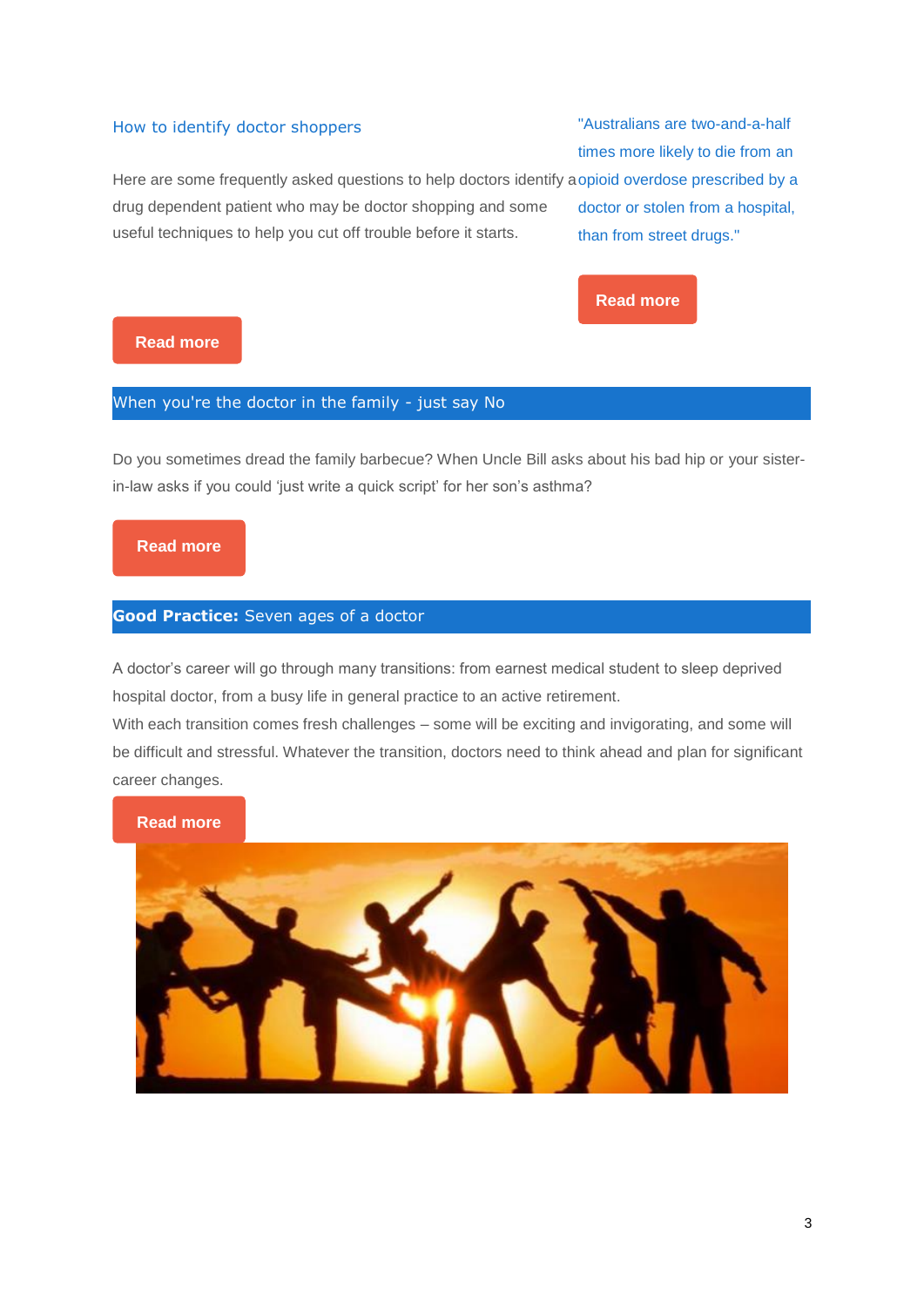### [New medical certificate](https://medicalcouncilofnsw.cmail20.com/t/j-l-ntidlkl-l-m/) guidelines

Medical certificates are a common source of complaint to the Medical Council.

Find out more about the new Medical Certificate Guidelines.





#### [Honours for NSW doctors](https://medicalcouncilofnsw.cmail20.com/t/j-l-ntidlkl-l-q/)

This year's Queen's Birthday Honours list has recognized the work of many NSW doctors and medical researchers, including the late professor David Cooper, who received a Companion of the Order of Australia.

### What would you like to read about?

Help make this e-newsletter useful to you and your colleagues by emailing your story ideas, feedback and suggestions for features to the [Communications Team.](mailto:Communications.Team@mcnsw.org.au)

PO Box 104, Gladesville NSW 1675 DX: 22808 Gladesville Tel: (02) 9879 2200 Email: [Communications.Team@mcnsw.org.au](mailto:Communications.Team@mcnsw.org.au) You are receiving this newsletter because you are a member of the Medical Council of NSW.

[Preferences](https://medicalcouncilofnsw.updatemyprofile.com/j-ntidlkl-2AD73FFF-l/Forward-g) | [Unsubscribe](https://medicalcouncilofnsw.cmail20.com/t/j-u-ntidlkl-l-w/)

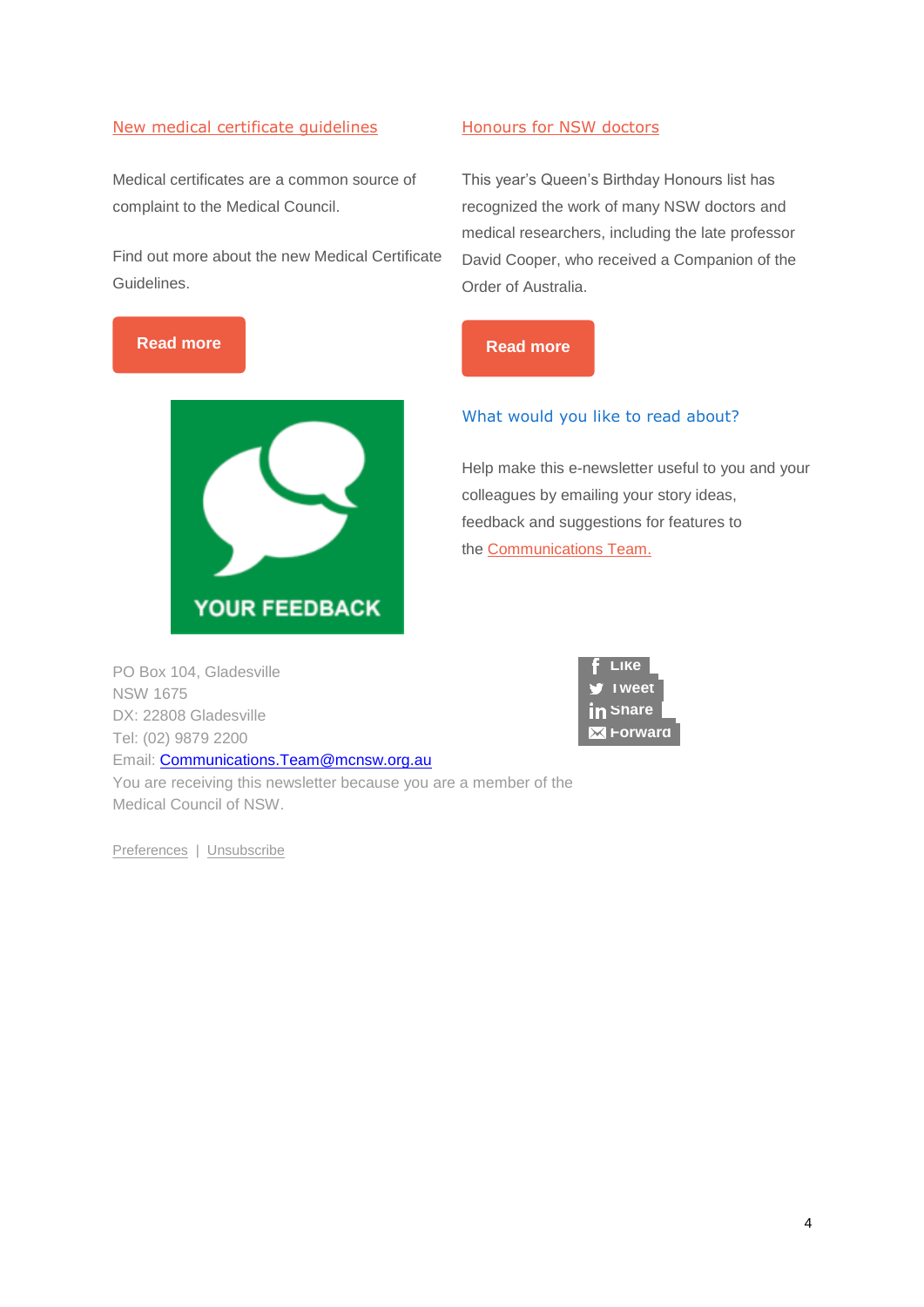### President's message - Prescribing

**When it comes to prescribing, doctors often find themselves treading a complex path through what can be a clinical, ethical and legal minefield.**

Prescribing irresponsibly can cause harm. Prescribing responsibly, including choosing not to prescribe, can be a source of patient dissatisfaction and complaint. In fact, prescribing generates about 12% of all complaints to the Council, according to our inhouse statistics. It is a greater generator of complaints than disrespectful communication, inadequate medical record keeping, the crossing of physical or sexual boundaries or concerns about a doctor's own health.

Complaints about prescribing are also increasing; on average by 20% annually for the past four years. The main complaints relate to the prescribing of drugs of addiction, inappropriate or non-evidence-based prescribing, and refusal to prescribe.

Not infrequently, some of these complaints actually reflect well on a doctor. Being complained about by a 'doctor shopper' to whom you have refused to prescribe an opioid is obviously a good thing. The Council easily recognizes this, as the assessments of all complaints about doctors brought to our attention are assessed by clinically active medical practitioners.

*"a lack of professional rigour around prescribing standards may result in increasing pressures to engage in inappropriate prescribing practices."*

But some prescribing habits do not reflect well on either the individual practitioner or the profession as a whole. In some instances, a lack of professional rigour around prescribing standards may result in increasing pressures to engage in inappropriate prescribing practices. Sadly, time and time again we have seen this slippage come to eventually result in professional crisis.

The stories, ideas and tips on this newsletter are drawn from our experience with complaints about prescribing. I hope that they may be of assistance to you.

After more than 10 years involvement with the former NSW Medical Board and the Medical Council of NSW, I reached the statutory limit on my term of service on 30 June.

I would like to thank all those who have assisted me over my time as President, in particular my Council, the Executive Officer Ms Caroline Lamb, and all of the Council staff at Gladesville.

I would also like to extend a sincere thank you to the more than 30,000 medical practitioners in NSW who continue to provide high quality care and breathe life into our Code of Conduct in the hundreds of thousands of teaching, research and clinical-care episodes we collectively engage in every day.

His Excellency General The Honourable David Hurley AC DSC (Ret'd), Governor of New South Wales, has appointed Associate Professor Richard Walsh as the next President. His Excellency's much quoted maxim of *'the standard you walk past is the standard you*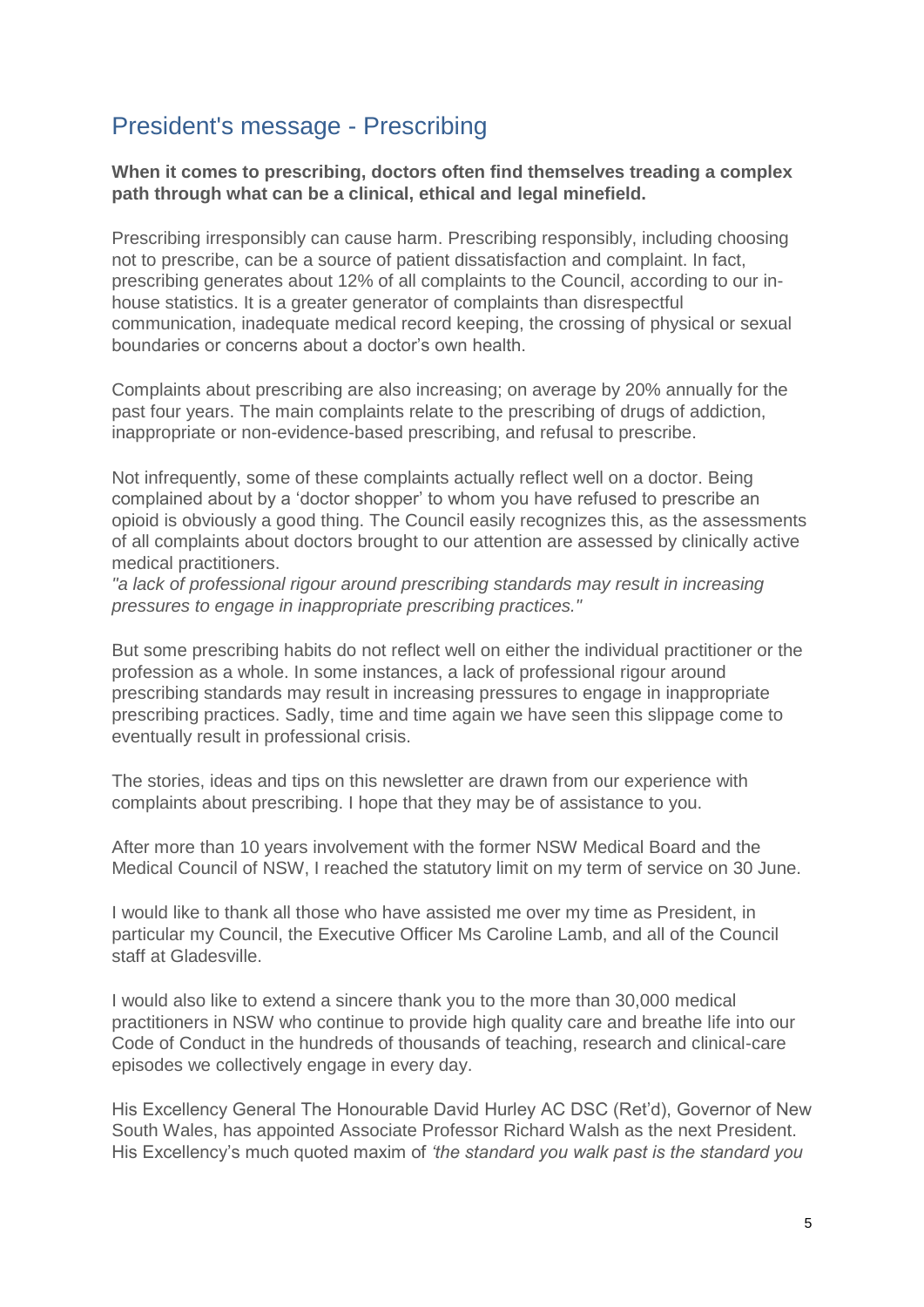*accept'* is a value that I found myself often referring to when calibrating Council discussions and 'right-touch' regulatory oversight of the profession.

I extend to Richard and the [new Council](https://www.mcnsw.org.au/node/617/) my very best wishes as they continue effecting their protective responsibility of ensuring appropriate professional standards in the delivery of care by medical practitioners and safeguarding the continued confidence of the public in our honourable profession.

### **Greg Kesby, outgoing President, Medical Council of NSW**

### Changes at the Council

A number of new Medical Council members have been appointed. From 1 July 2018, the new Council members are:

### **President**

Associate Professor Richard Walsh.

Associate Professor Walsh has been a member of the Council since 2012. He is a Visiting Medical Officer (Anaesthetics & Medical Pedusion) at the Royal Prince Alfred Hospital, Strathfield Private Hospital, the Mater Hospital Sydney and the Macquarie University Hospital.

He holds the positions of Clinical Associate Professor at Macquarie University and Adjunct Associate Professor at the University of Sydney.

He is the former head of Cardiothoracic Anaesthesia and Medical Perfusion at Royal Prince Alfred Hospital, and is a Fellow of the Australian Society of Anaesthetists.

Professor Walsh was the Deputy President of the Council.

### **Deputy President**

Dr John Sammut has been appointed Deputy President of the Council.

Dr Sammut has been a member of the Council since 2014. He is currently the Director of the lntensive Care Unit at Canterbury Hospital.

He has been a representative of the Primary Examination Committee for the Australasian College for Emergency Medicine since 1998.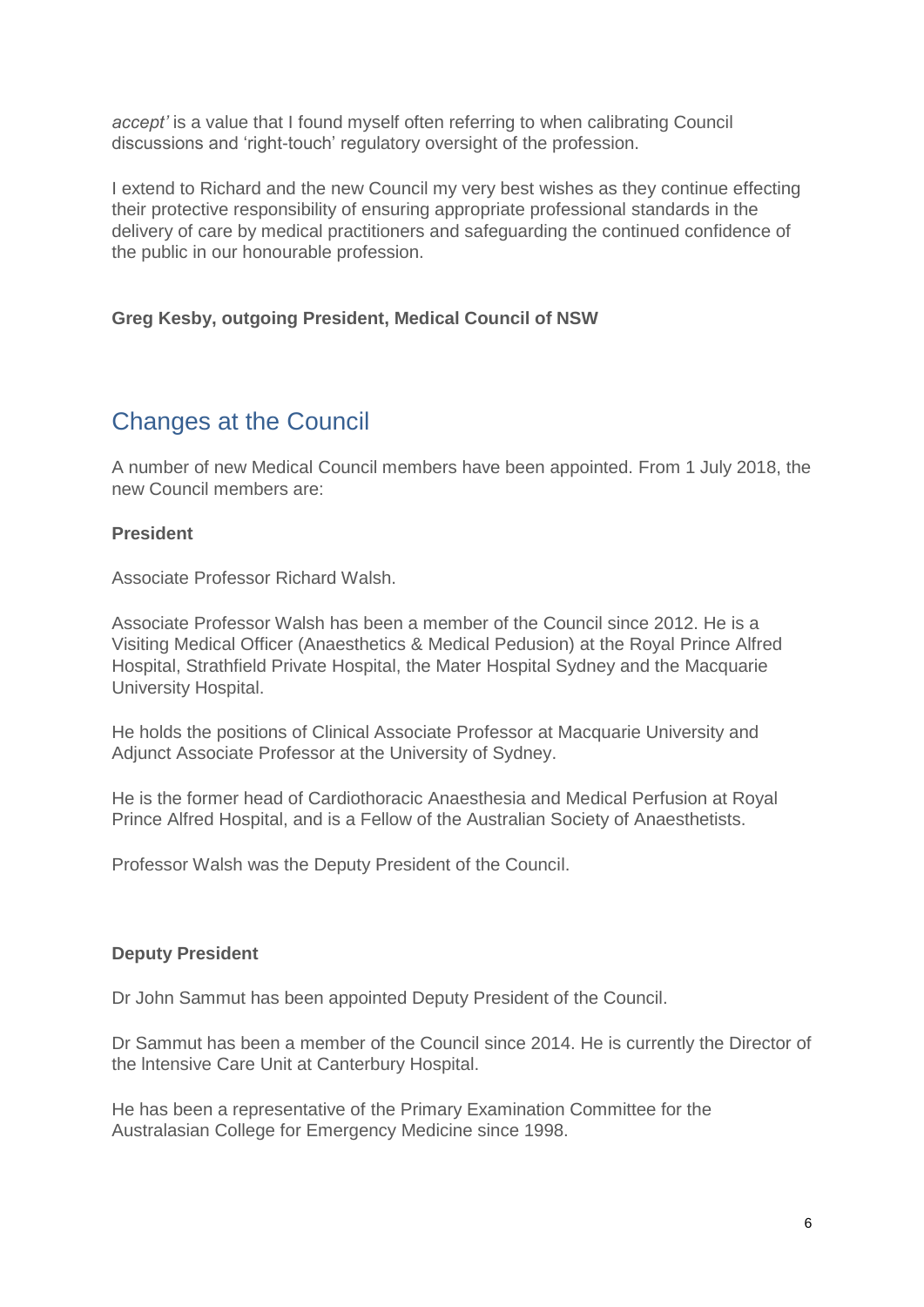### **New Appointments**

The two new Council members are:.



Dr Geoffrey Brieger

### **Dr Geoffrey Brieger, nominee of the Royal Australian and New Zealand College of Obstetrics and Gynaecology**

Dr Brieger holds an appointment at the Mater Hospital and is in private obsteric practice.

He has been practising medicine for over 30 years and has been a specialist for 22 years.

He has been a Fellow of the Royal Australian and New Zealand College of Obstetrics and Gynaecology since 1995, and has worked as a senior consultant in obstetrics and gynaecology at Royal Prince Alfred and Royal North Shore.



Dr Elizabeth Tompsett

**Dr Elizabeth Tompsett, nominee of the Royal Australasian College of Surgeons**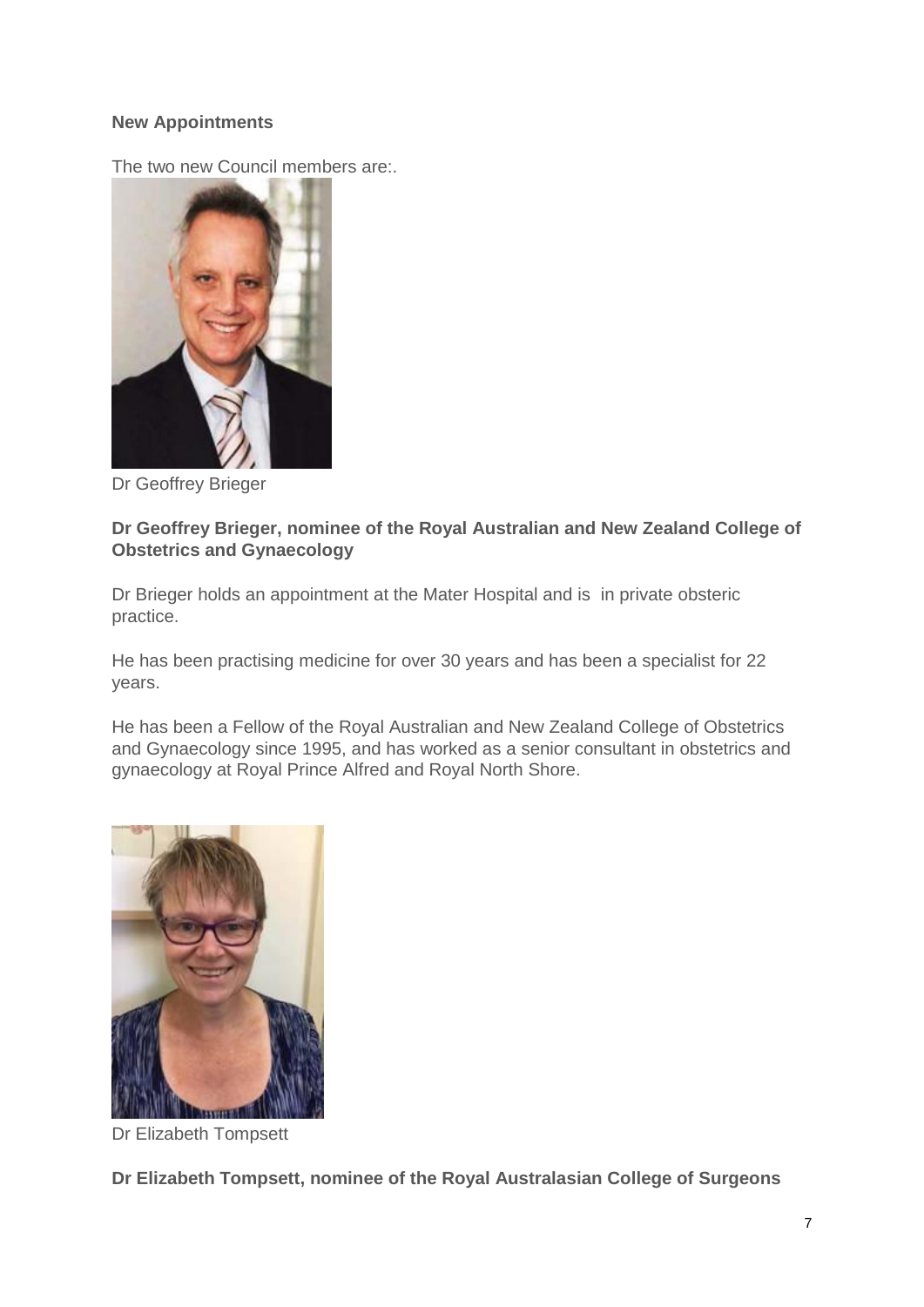Dr Tompsett has been a Visiting Medical Officer in General Surgery at the Hawkesbury District Health Service since 2000, and is a Fellow of the Royal Australasian College of Surgeons.

Dr Tompsett is the Chair of the Medical Staff Council, Medical Advisory Committee, and Medical Appointments Committee of the Clinical Advisory at Hawkesbury Hospital.

She is currently an instructor in Early Management of Severe Trauma for the Royal Australasian College of Surgeons and has also worked as a Clinical Examiner for Basic Surgical Training.

View a [full list of all 19 Council members.](https://www.mcnsw.org.au/node/617/)

### Schedule 8 - Prescribing Knowledge Gap

**Did you know that when you prescribe drugs of addiction (Schedule 8 drugs) to someone you may need an authority by the NSW Ministry of Health? Many doctors don't.**

An authority from the Ministry of Health is required to prescribe or supply a drug of addiction to:

- a drug dependent person; or to
- any person who is prescribed or supplied with drugs of addiction continuously for more than two months.

It is important to remember that an authority from the NSW Ministry of Health is not the same as an authority from Medicare Australia, which is for the purposes of a subsidy under the Pharmaceutical Benefits Scheme (PBS).

The NSW Ministry of Health form 'Application for Authority to Prescribe a Drug of Addiction' is available here: <http://www.health.nsw.gov.au/pharmaceutical/doctors/Pages/default.aspx>

To find out more details about s.8 drugs, visit the NSW Ministry of Health website: [http://www.health.nsw.gov.au/pharmaceutical/doctors/Pages/prescribe-S8](http://www.health.nsw.gov.au/pharmaceutical/doctors/Pages/prescribe-S8-opioid.aspx) [opioid.aspx](http://www.health.nsw.gov.au/pharmaceutical/doctors/Pages/prescribe-S8-opioid.aspx)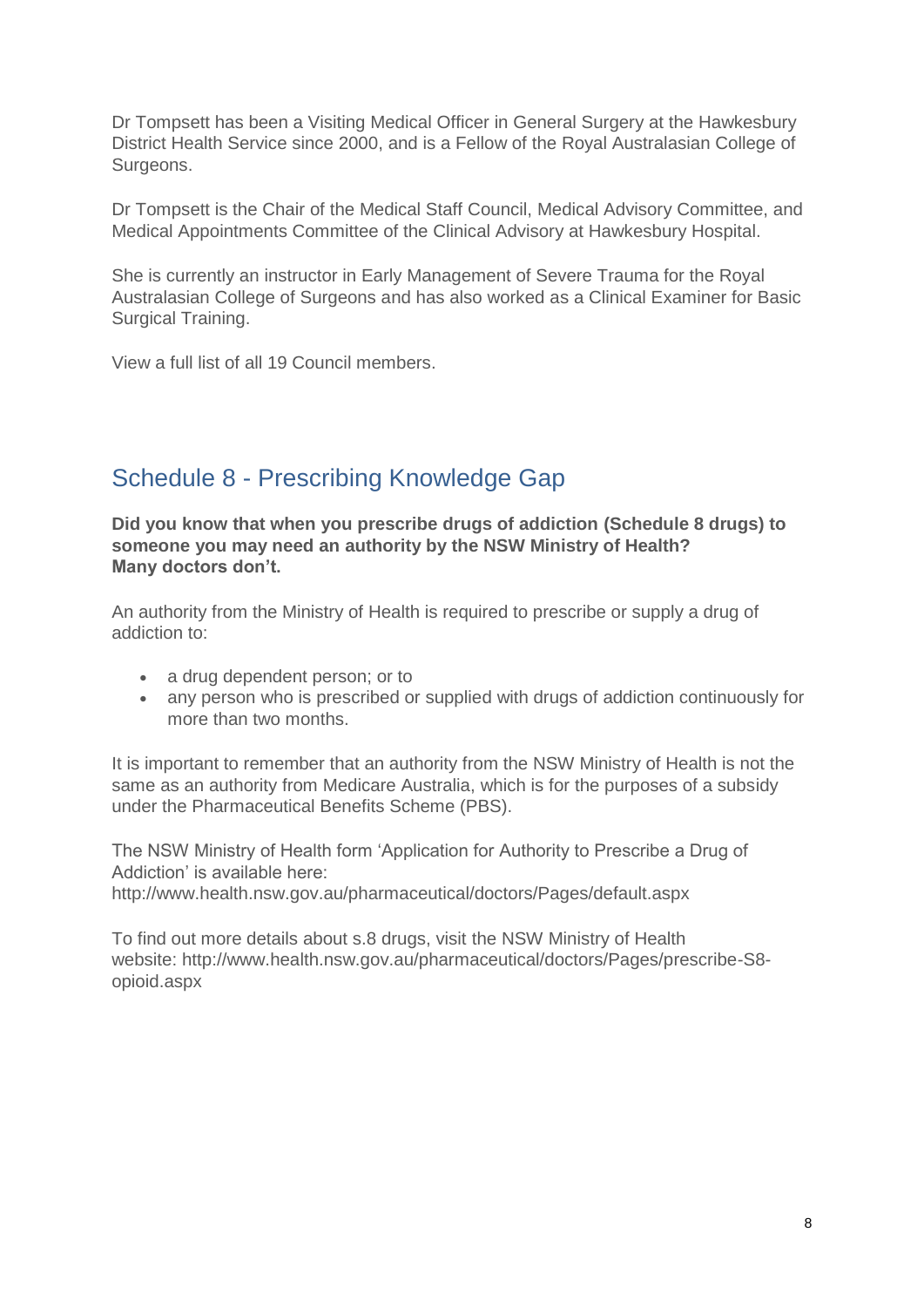### Interview with Bruce Battye Pharmaceutical Regulatory Unit

The Director the NSW Pharmaceutical Regulatory Unit, Bruce Battye discusses what his unit does and key prescribing issues doctors need to be aware of.

### **What is the Pharmaceutical Regulatory Unit (PRU) and what does it do?**

The PRU is part of the Legal and Regulatory Services Branch of the NSW Ministry of Health. The Unit is responsible for the administration and enforcement of the Poisons and Therapeutic Goods Act 1966 and the Poisons and Therapeutic Goods Regulation 2008.

The Unit aims to minimise risk:

- arising in the course of the prescription, manufacture, sale, supply, storage, handling, use and disposal of medicines and poisons, and
- of medicines and poisons being diverted for unlawful purposes.

The PRU issues authorities to prescribe Schedule 8 drugs and a wide range of other authorities, including for the possession and supply of prohibited drugs for research purposes. The Unit licenses wholesale distributors of medicines, and undertakes inspections and investigations to ascertain compliance with the Poisons and Therapeutic Goods legislation.

### **What type of prescribing creates the most trouble for doctors?**

At the PRU inappropriate prescribing of Schedule 8 drugs is given priority. In NSW the abuse of prescription opioids - together with the associated risks of dependency and overdoses - is now a greater problem than illicit heroin.

The prescribing of high dose oxycodone, high dose fentanyl transdermal patches and injectable opioids are of particular concern. This concern is escalated with the concomitant prescribing of benzodiazepines, including alprazolam.

Prescribing of opioids to drug dependent patients without authority is a serious concern because of another prescriber who is already authorised to prescribe Schedule 8 opioids, the patient is at risk of an overdose.

It is very important to remember that an authority to prescribe Schedule 8 drugs issued by NSW Health is independent of an authority to prescribe under the Pharmaceutical Benefits Scheme (PBS) which is for the purpose of subsidising the costs of medicines to patients.

### **Fentanyl has been in the media quite a lot lately. What should doctors be aware of when it comes to this drug?**

The Unit is concerned that some doctors are prescribing fentanyl 100 mcg per hour transdermal patches to drug dependent patients without apparently recognising that the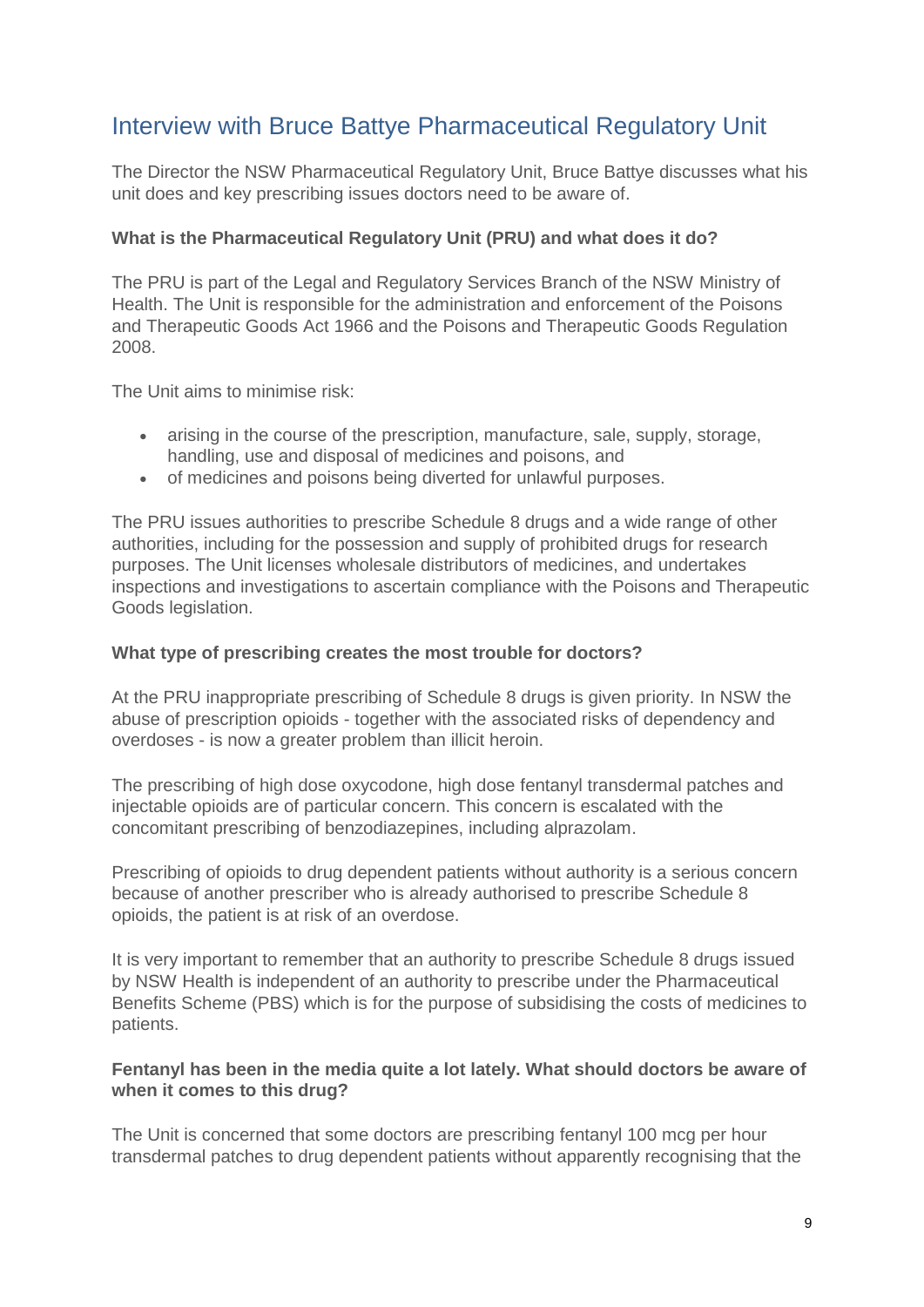application of one 100mcg patch each 72 hours is the equivalent of an oral morphine daily dose equivalent of 300mg (oMEDD = 300mg).

For more information: <http://fpm.anzca.edu.au/documents/opioid-dose-equivalence.pdf>

The injection of fentanyl extracted illegally from these patches is therefore of high risk, and may lead to overdose and death.

Fentanyl transdermal patches have high trafficking value.

Doctors should be aware of the potential for trafficking of fentanyl transdermal patches when requested to prescribe these without adequate justification. This is especially the case with requests for private (non-PBS) prescriptions.

### **All drugs should be prescribed within "recognised therapeutic standards" – what does this mean?**

Whether we are considering Schedule 4 or Schedule 8 drugs, there will generally be no issue with recognised therapeutic standards when prescribing within the Therapeutic Goods Administration's published approved indications and at recommended doses (according to the approved Product Information).

Some examples of prescribing outside of recognised therapeutic standards of concern to the PRU include prescribing phentermine as a stimulant to truck drivers, prescribing benzodiazepines long term for the purpose of maintaining a dependency, prescribing somatropin and anabolic androgenic steroids for body building, and prescribing of fentanyl 100microgram/hour transdermal patches at an application rate of more than one every 72 hours, or as private prescriptions for supply of two, three or more packs at a time.

### **What should doctors take into account if they wish to prescribe off label medicines?**

The evidence base should be considered for any prescribing off label medications that are not in accordance with the approved indications of evidence accepted by relevant specialists or their specialist professional colleges. Evidence could include: evidence recognised in clinical practice guidelines (such as Therapeutic Guidelines; evidence published in recognised peer reviewed journals.

Doctors should also consider whether off label prescribing is acceptable to their indeminity insurers.

### **And what about prescribing non-evidence based drugs?**

Outside a clinical trial framework, prescribing non-evidence based drugs may precipitate a complaint of professional misconduct. Prescribing drugs without an acceptabale evidence base should be regarded as experimental, where patient health and welfare may well be put at unacceptable risk.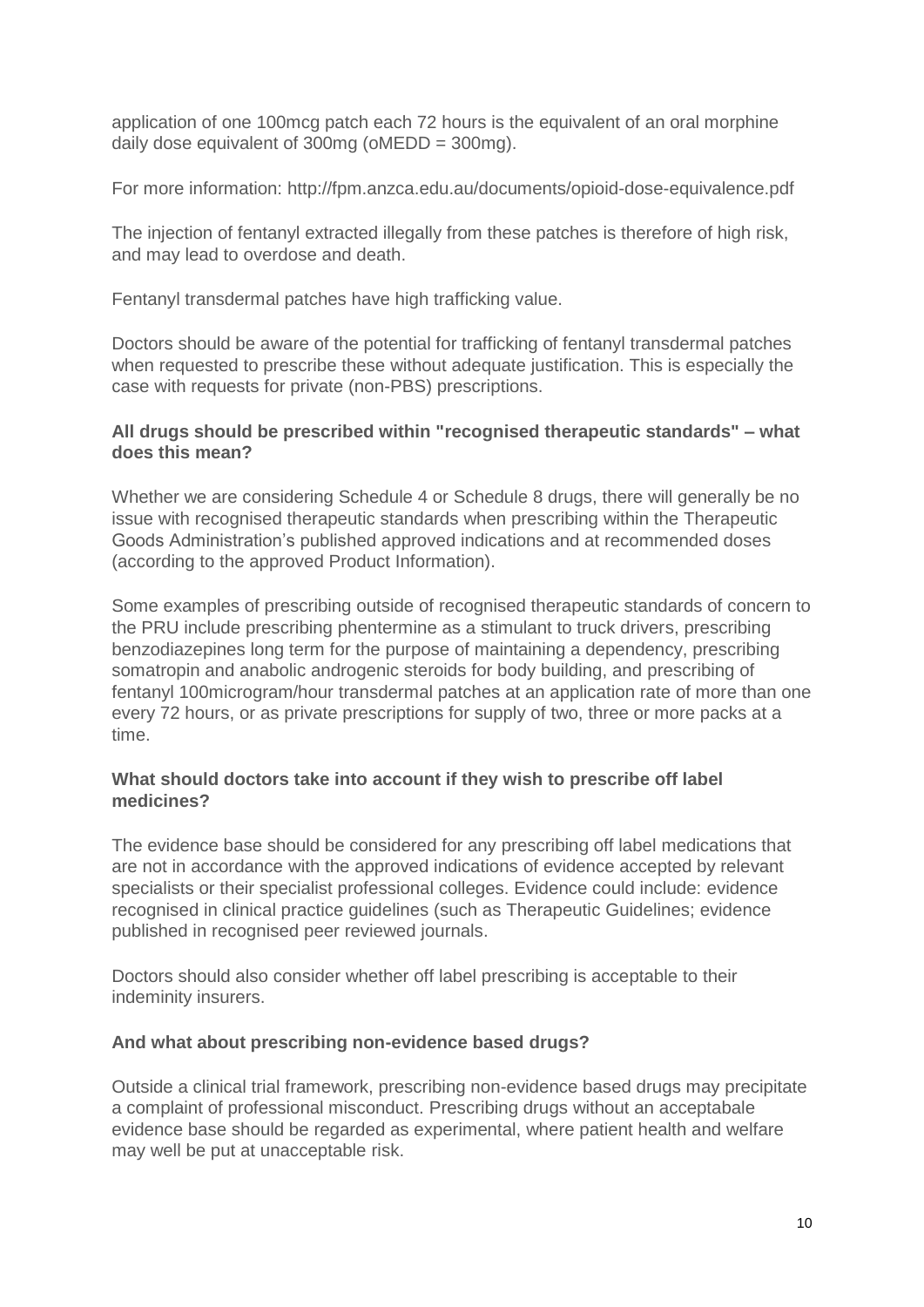An example is the prescribing of melanotan II, prescribed as a pharmacy compounded medicine for the lifestyle purposes of sunless tanning, appetite suppression and sexual stimulation.

The Therapeutic Goods Administration has stated that in the absence of any detailed risk analysis, there is no clinical and efficacy data related to melanotan II, and the side effects and toxicity profile greatly outweigh any benefits of use.

For more information about the PRU go to:

<http://www.health.nsw.gov.au/pharmaceutical/doctors/Pages/default.aspx>

## How do you identify a doctor shopper?

There are the obvious signs that you may have a doctor shopper in your consulting room. They:

- have lost or misplaced their medications
- are a long way from home
- request a drug by its specific name or a specific dosage and refuse all other therapeutic options
- seek opioids, benzodiazepines or stimulants
- display signs of anxiety or agitation when discussing their prescriptions
- may exhibit the classic physical signs of drug abuse: dilated or constricted pupils, extreme excitability or fatigue, and poor personal hygiene.

### **But are doctor shoppers becoming harder to spot?**

Doctor shoppers have certainly become more sophisticated.

Recently a doctor shopper gave a GP the mobile phone number of his "regular doctor". This doctor was, in fact, an accomplice playing the role of friendly medical colleague over the phone.

In another recent case, a doctor shopper impersonated a policeman and convinced a GP that he needed drugs for an "undercover case" he was working on.

Others employ an older patient on pain medication to supplement their income by being a proxy doctor shopper for a third party. Among doctor shoppers this practice is known as 'fossil farming'.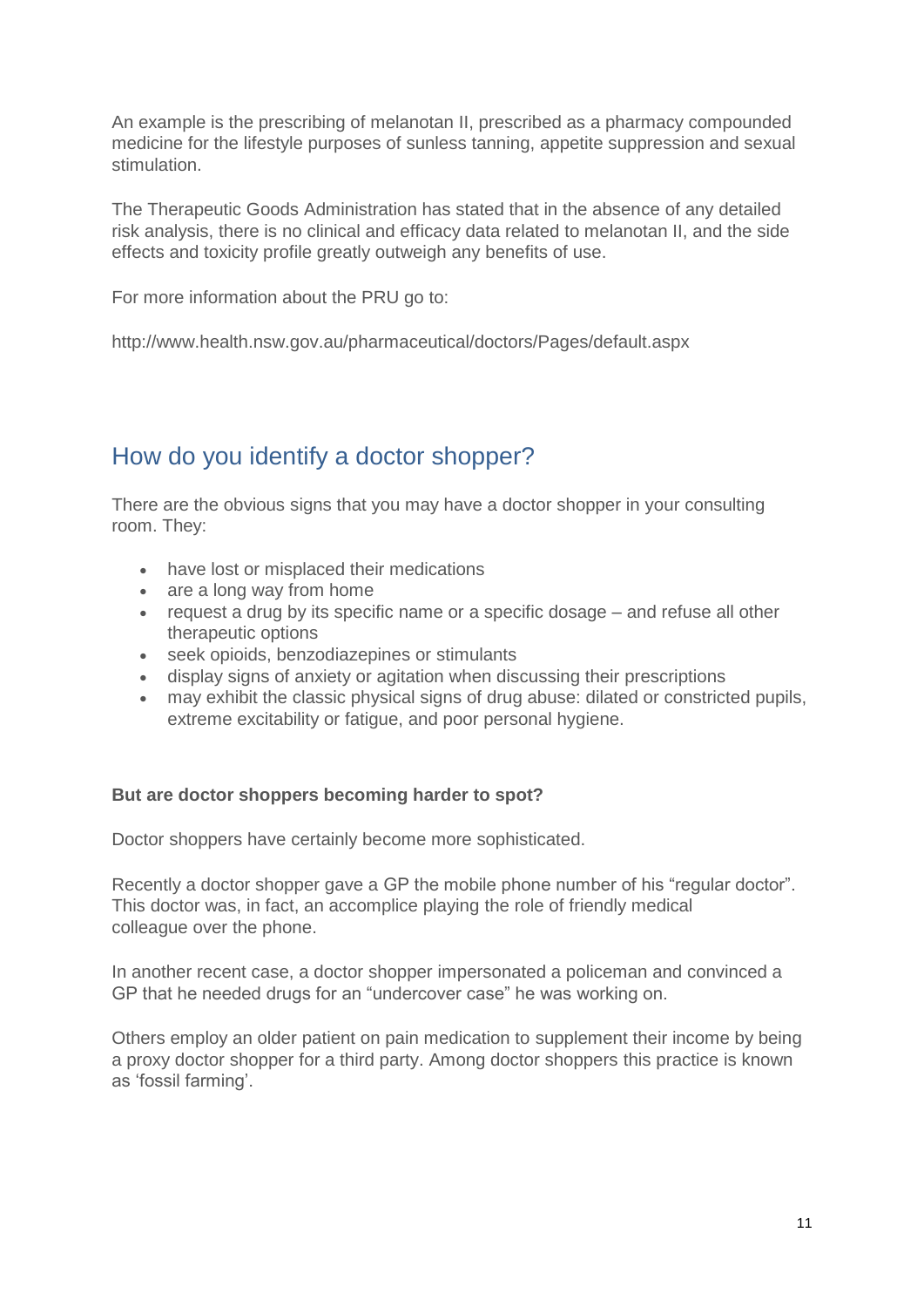### **How do you handle a drug dependent patient?**

Anytime a patient **requests** a medicine that is subject to abuse a doctor should be very circumspect.

Before prescribing for the patient the doctor must be satisfied – based on clear and reasonable medical judgement – that the medication requested is the most appropriate for the situation.

If you suspect a patient is drug-dependent it is illegal to prescribe them **Schedule 8**medications – such as OxyContin, Fentanyl, MS Contin, and Xanax - without prior written approval from the NSW Ministry of Health (For more information see the Hot Button Issue in this newsletter).

If someone you suspect is drug dependent requests an S8 medication you should politely but firmly decline such a request.

You could refer the person to a community Drug and Alcohol Unit, or for general advice on handling drug-seeking patients you could call the Duty Pharmaceutical Officer at Pharmaceutical Services (NSW Ministry of Health) during business hours on **(02) 9391 9944**.

### **What are some techniques for managing a doctor shopper?**

Managing an encounter with a doctor shopper can be frustrating, and sometimes a bit frightening.

The first question you should ask yourself is simple: what kind of doctor shopper are you dealing with?

Are they already heavily dependent on the drug they are seeking? Maybe they seeking prescription drugs to deal with withdrawal symptoms from illicit drugs? Depending on the patient's state, it might be possible intervene clinically to help them.

But it's also possible that the doctor shopper in your consult room is simply a criminal, drug dealer hoping to sell prescription drugs to support their illicit habit or just to make money?

Be firm and polite and refuse their request.

### **How can I cut off trouble before it starts?**

If a doctor suspects that a patient is a doctor shopper, they can call Medicare Australia's Prescription Shopping Information Service on **1800 631 181** to obtain a summary of what PBS medicines have been supplied to the patient from community pharmacies. But remember: doctors must first register with the service.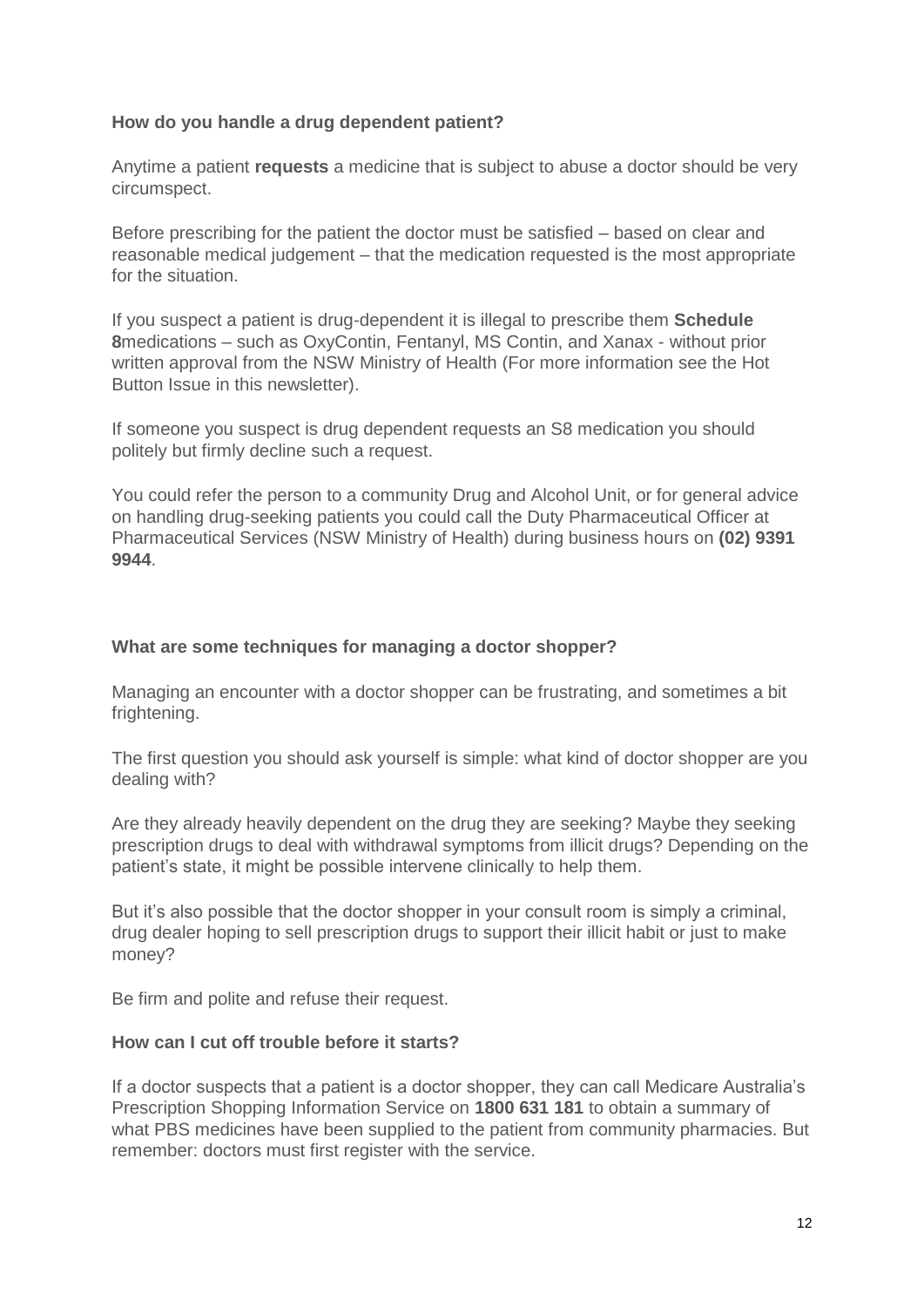As it's easy for a doctor shopper to add an extra zero to a digit, remember you are required to record the amount to be dispensed in both words and numbers on the prescription.

Also, always put several lines through unused space on the prescription and keep your prescription pad or spare script paper for eprescribing in a secure location.

To register with the Prescription Shopping Information Service, go to: [https://www.humanservices.gov.au/organisations/health](https://www.humanservices.gov.au/organisations/health-professionals/services/medicare/prescription-shopping-programme)[professionals/services/medicare/prescription-shopping-programme](https://www.humanservices.gov.au/organisations/health-professionals/services/medicare/prescription-shopping-programme)

For more on handling drug dependent patients, see this resource from the NSW Ministry of Health: [http://www.health.nsw.gov.au/pharmaceutical/doctors/Pages/faq-medical](http://www.health.nsw.gov.au/pharmaceutical/doctors/Pages/faq-medical-practitioners.aspx)[practitioners.aspx](http://www.health.nsw.gov.au/pharmaceutical/doctors/Pages/faq-medical-practitioners.aspx)

For more on making general practice a safe place, see this resource from the RACGP: [https://www.racgp.org.au/download/Documents/PracticeSupport/17185](https://www.racgp.org.au/download/Documents/PracticeSupport/17185-general-practice-a-safe-place.pdf) [general-practice-a-safe-place.pdf](https://www.racgp.org.au/download/Documents/PracticeSupport/17185-general-practice-a-safe-place.pdf)

### Doctors over prescribing opioids

**When it comes to prescription drug addiction, doctor shoppers are not the whole story.**

Australians are two-and-a-half times more likely to die from an overdose of an opioid prescribed by a doctor, or stolen from a hospital, than from a hit of illegally imported heroin bought on the street.

Opioids are now more widely available in little bottles with child proof caps, or in mass produced lozenges and patches, than in unmarked zip-lock plastic bags.

But this is not due solely to doctor shoppers gulling naive doctors. As Central Coast GP Dr Paul Muthiah wrote recently in **Australian Doctor**, "blaming the conniving doctor shopper doesn't wholly address the issue".

Firstly, Australian doctors are prescribing opioids like never before. Since 2009, Australia has seen a massive general increase in opioid prescriptions – rising from 10 million to 14 million annually.

Secondly, the majority of people overdosing on prescription drugs are not the stereotypical doctor shopper. In seven out of 10 prescription drug overdose cases examined by the Victorian Coroners Court, for example, the deceased had only seen just one GP.

Given this context, Dr Muthiah has a fairly blunt message for his colleagues in the medical profession: "What I am talking about is our failure as GPs to address our role in the crisis and alter our prescribing choices".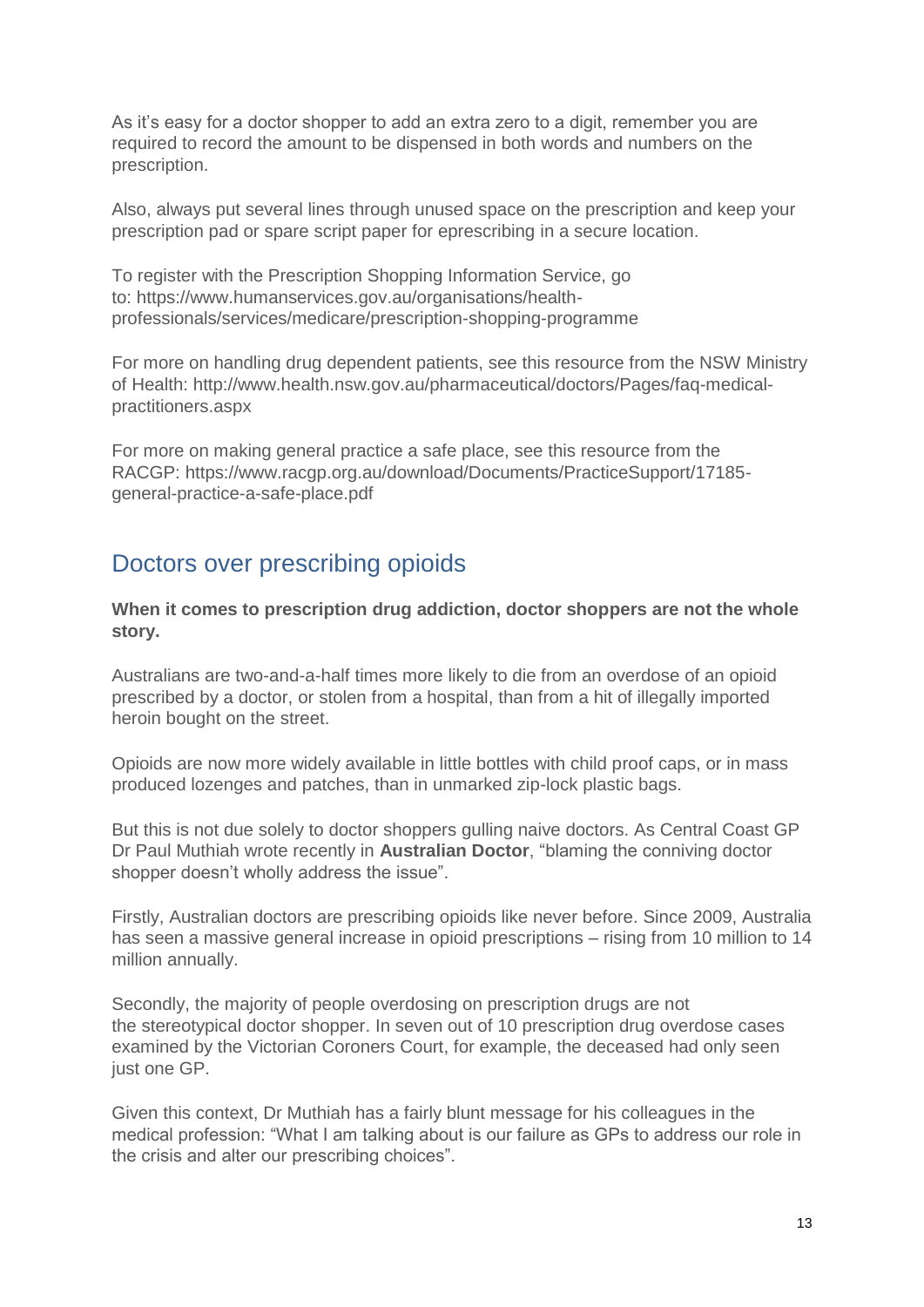Speaking late last year, the Executive Officer of the Victorian Alcohol and Drug Association Sam Biondo told the ABC that opioid addiction can be difficult to identify and treat, especially in patients who don't fit the doctor shopper stereotype. He also argued that "sloppy prescribing practices" have contributed to Australia's increasing rates of prescription drug addiction.

Some observers have put this down to "indication creep": the increasing use of opioids in the management of chronic non-cancer pain.

Despite the fact that, according to the **Medical Journal of Australia**, "there is limited evidence of the long term efficacy of opioids for chronic non-cancer pain", some doctors continue to prescribe them in just such cases.

An added layer of complexity arises from the expectations of patients. Nowadays many patients assume they will walk away from a doctor's appointment with a script for a pharmaceutical fix to their problem.

Earlier this year the Therapeutic Goods Administration (TGA) issued a discussion paper on the use and misuse of strong prescription opioids. Among other things, the discussion paper aimed to "increase health care professional awareness of alternatives to opioids in the management of chronic pain".

In its submission to the TGA, the Australian Rheumatology Association (ARA) proposed general practitioners should have restrictions placed on their ability to prescribe higher dose Schedule 8 opioids.

The ARA argued that this would help to break a growing trend among those GPs who are inappropriately prescribing these medicines to patients with treatable diseases.

To view the MJA article go to: [https://www.mja.com.au/journal/2016/204/8/using-opioids-general-practice-chronic-non](https://www.mja.com.au/journal/2016/204/8/using-opioids-general-practice-chronic-non-cancer-pain-overview-current-evidence)[cancer-pain-overview-current-evidence](https://www.mja.com.au/journal/2016/204/8/using-opioids-general-practice-chronic-non-cancer-pain-overview-current-evidence)

For the ABC article see: [http://www.abc.net.au/news/2017-11-21/doctor-shoppers-not-at-heart-of-prescription](http://www.abc.net.au/news/2017-11-21/doctor-shoppers-not-at-heart-of-prescription-opioid-crisis/9167606)[opioid-crisis/9167606](http://www.abc.net.au/news/2017-11-21/doctor-shoppers-not-at-heart-of-prescription-opioid-crisis/9167606)

To view the submissions to the TGA see: [https://www.tga.gov.au/submissions-received-prescription-strong-schedule-8-opioid-use](https://www.tga.gov.au/submissions-received-prescription-strong-schedule-8-opioid-use-and-misuse-australia-options-regulatory-response)[and-misuse-australia-options-regulatory-response](https://www.tga.gov.au/submissions-received-prescription-strong-schedule-8-opioid-use-and-misuse-australia-options-regulatory-response)

### Just say no

Do you sometimes dread the family barbecue? When Uncle Bill asks about his bad hip or your sister-in-law asks if you could 'just write a quick script' for her son's asthma?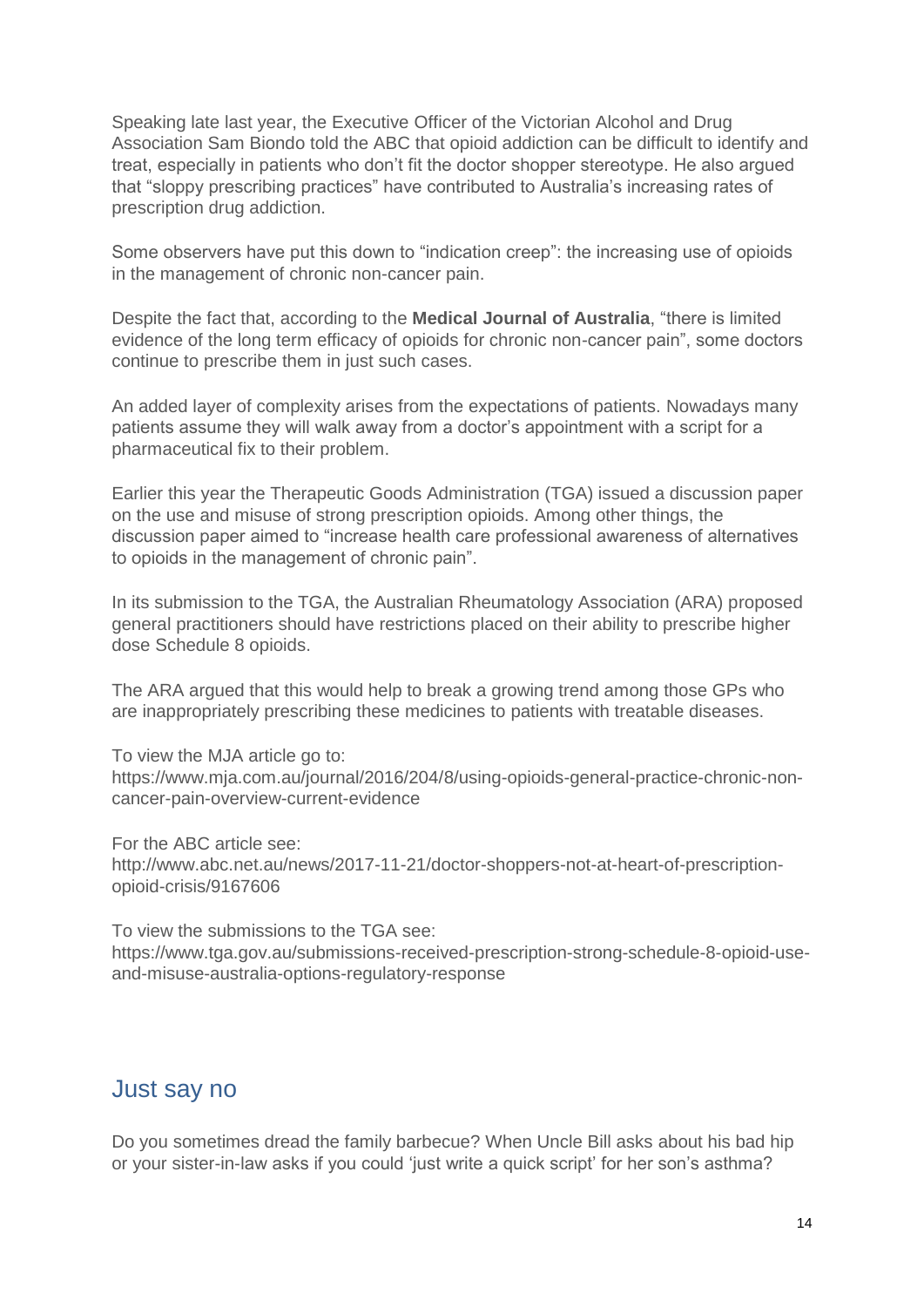According to **[Good Medical Practice –](http://www.medicalboard.gov.au/Codes-Guidelines-Policies/Code-of-conduct.aspx) A Code of Conduct**: "whenever possible avoid providing medical care to anyone with whom you have a close personal relationship".

A doctor who provides care to people they know well – family, friends, work colleagues – may be acting unprofessionally because they will lack the objectivity required of a medical practitioner.

It is a risk to both the friend or relative and the doctor because continuity of care could be affected.

Of course, sometimes offering care to friends, family, or work colleagues is unavoidable. Accidents happen. Crises occur.

But as **[The Code of Conduct](http://www.medicalboard.gov.au/Codes-Guidelines-Policies/Code-of-conduct.aspx)** advises: "good medical practice requires recognition and careful management of these issues".

It's a judgment call. Doing CPR on a friend who collapses on a fun run is very different from getting into the habit of writing scripts for your asthma-suffering nephew.

So tell them you'd love to, but you can't.

Tell them it's not worth the risk to them or to you.

Tell them that without proper medical assessment their medical care is being compromised.

Tell them that the Medical Council of NSW – which regulates the behavior and practice of all the doctors in NSW – recommends against it.

### Good Practice - 'The Seven Ages of a Doctor'

A doctor's career will go through many transitions: from earnest medical student to sleep deprived hospital doctor, from a busy life in general practice to an active retirement - all the while trying to manage family life, earn a living, and hopefully find some time for hobbies along the way.

With each transition comes fresh challenges – some will be exciting and invigorating, and some will be difficult and stressful. Whatever the transition, doctors need to think ahead and plan for significant career changes.

In this newsletter we look at an increasingly common transition, from the perspective of two Sydney doctors: moving from a privately owned practice to a corporate practice.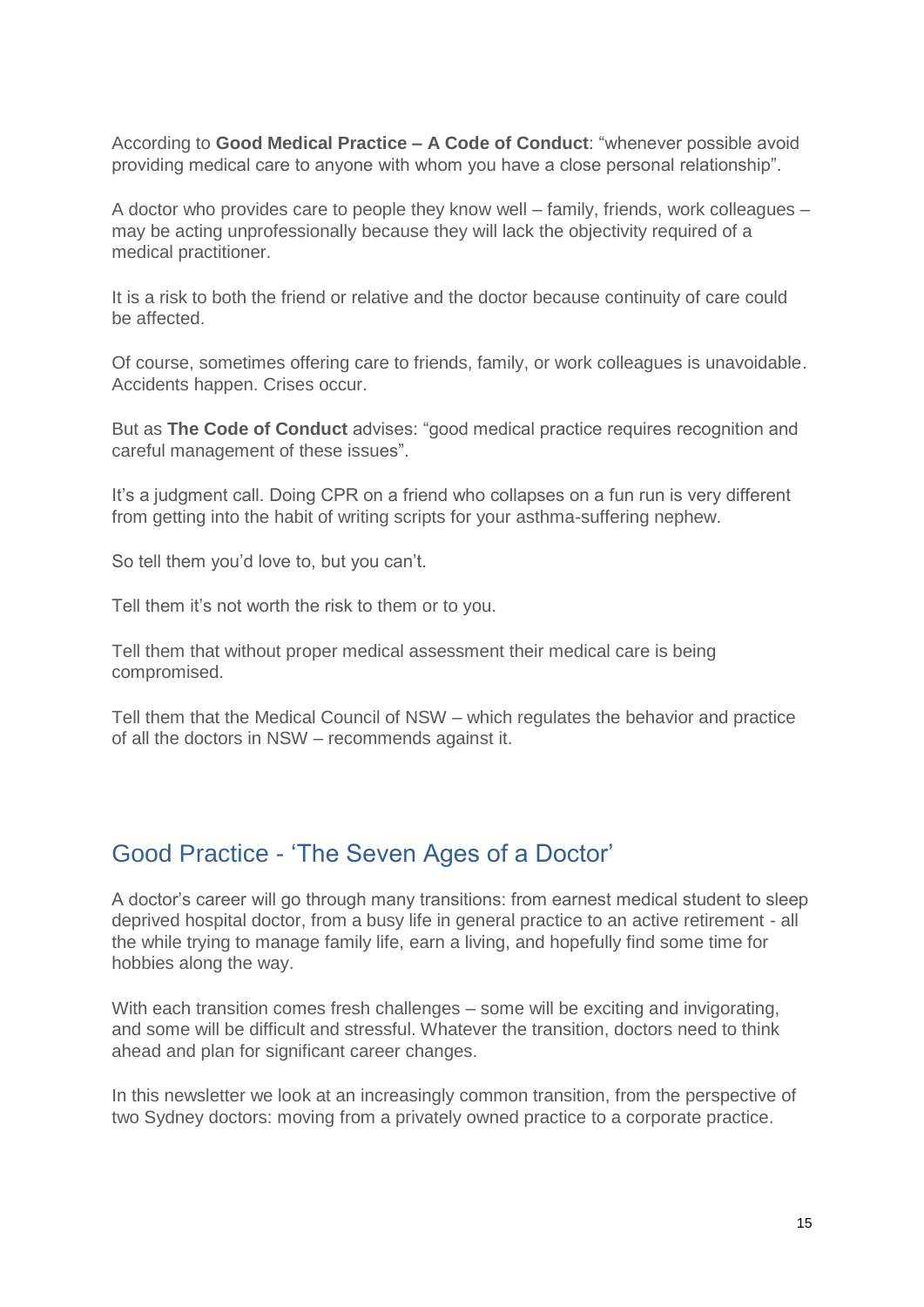### **Dr Michael Chambers: "It's a great way to bundy out of general practice"**

Dr Michael Chambers is a seasoned GP who has worked on Sydney's Northern Beaches since the mid 1970s. He's from the old school of general practice - 24 hour on call, cradle to grave, home visits, and delivering babies - 2000 of them at the last count.

When he started his career, Dr Chambers worked solo or in small practices. By the late 1990s he was running what he describes as a "boutique practice" with two associates.

"I was as busy as a bee and as happy as a pig in mud", he tells me.

But by the time he entered his fifties, Dr Chambers started to think about the future. He was still passionate about medicine, but he wasn't so keen on spreadsheets and BAS forms.

He wanted to lay down a new path for the future that would allow him to slow down a bit, but also ensure his loyal patients were getting good care.

He amalgamated his practice with another local multi-doctor practice and they brought in a management company to handle the day-to-day running of the business.

It was a disaster.

The management company collapsed owing millions, including to them. An expensive, energy-sapping court case followed.

Despite this setback, the practice itself had been a big success.

"I think it was because we were practising good medicine, and we had good rooms and good staff", he says.

Now older, wiser - and poorer - Dr Chambers was forced to look around again for management support. This time he and his partner chose the corporate route and joined a major operator of general practice medical centres.

Before signing up, Dr Chambers had some concerns.

"I didn't want them to force me to see a lot of extra patients. I wanted to practise in a similar style, and with the same ethics, as I had done in the past. I didn't want them to dictate how we practised medicine".

Such concerns never arose, he says.

"It turned out to be one of the best things we've ever done professionally".

He also enjoys the collegiality of the now large practice.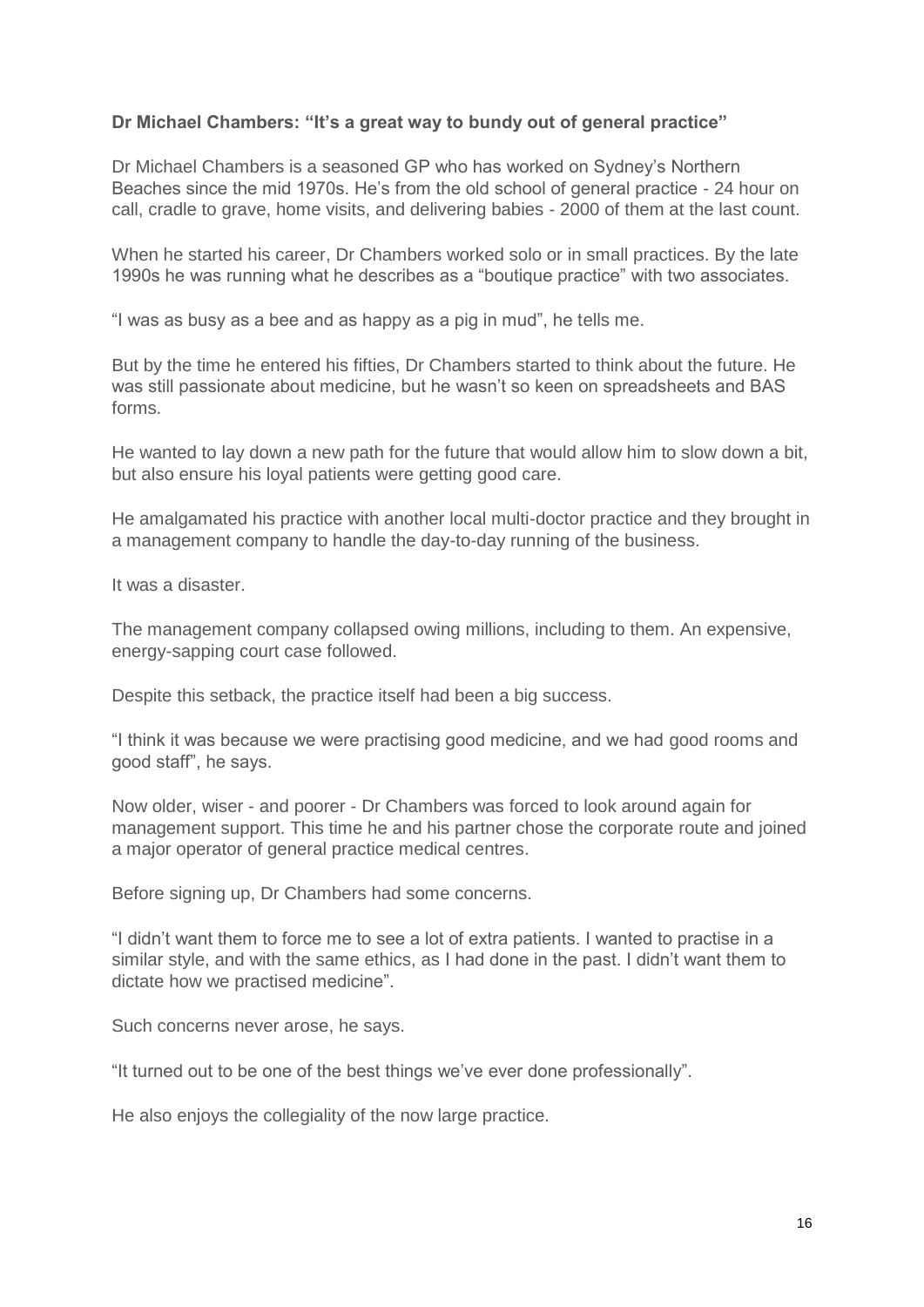"We're working with each other. We're stimulating each other. And we have visits from other health professionals to stimulate us even further. I think my medicine has improved since I've become a corporate doctor".

Dr Chambers turns 70 next year and is looking forward to handing in his stethoscope and leaving behind a happy, well run practice.

"It's a great way to bundy out of general practice", he says.

When I spoke to Dr Chambers it was late on a Wednesday morning and he had just finished one of his regular bike rides. He now works three days a week.

There may have been some bumps along the way, but in Dr Chambers' transition from private practitioner to corporate practice, the road to the finishing line of his career has been made a lot smoother.

### **Dr Margaret Gottlieb: "I was really run off my feet ...And I just thought: I want to stop doing this"**

After graduation Dr Margaret Gottlieb spent five years working in hospitals as a paediatric registrar. In 1981 she started a general practice in Sydney's Inner West.

"It was in a little house, basically. It was a sort of cottage industry general practice [with] a bunch of women all working part time", she says

For the next two decades she happily plied her trade and then at the turn of the century she made a momentous decision.

It was the early days of corporate medicine in Australia and one of the big new medical practices was setting up in her area. Dr Gottlieb was cagey, but interested.

"I was really run off my feet. I had three small children. I was running a business. I was employing people. I had to work a lot of the school holidays. And I just thought: I want to stop doing this", she explains.

So she jumped – on a handshake agreement. Almost from the beginning it was a bad fit.

Despite earlier assurances that she could continue to bill privately, they insisted she bulk bill. The company complained she didn't see enough patients per day. Then they insisted she use their radiologist, which she declined to do. It wasn't how she wanted to practise medicine.

Dr Gottlieb happily admits to a stubborn streak, and she worked hard to make the deal work the way she was comfortable with, but after eight years she'd had enough.

"I can't say I was happy there, but I tried to make it work for me", she says.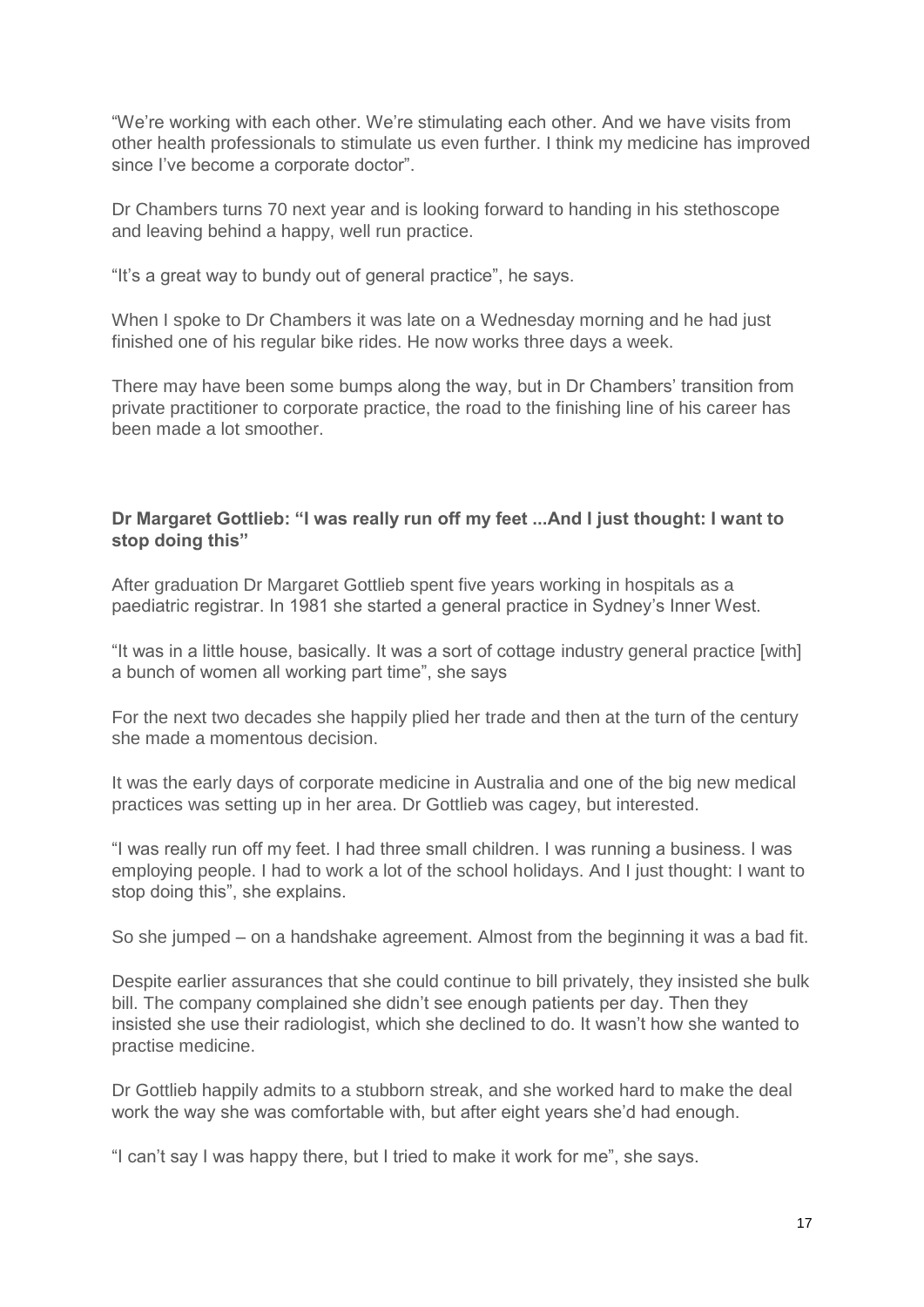In 2008 she shifted to her husband's small private practice on the Lower North Shore, many of her patients followed her across the harbour - and she hasn't looked back since.

Today she is what you might call a 'portfolio medico': she works part-time in the practice with three other doctors; she lectures at a university; and she works in mental health.

Dr Gottlieb is also writer who maintains an active cultural life. When I spoke to her she was just back from spending a long weekend at the Bellingen Writers' Festival. She's also involved with Creative Doctors, which highlights the creative things doctors do when they're not being doctors. Each year they organize literary and visual arts events and performances.

"In fact, I should wind back something, but I don't know what to wind back because I really like it all!"

But with two elderly relatives to look after, and poetry to write, at least she now has the option of reducing her workload with relative ease if she feels the need.

### New medical certificate guidelines

When it comes to medical certificates there are several points to remember:

- It is important when writing a certificate to have medical records which substantiate the certificate
- A doctor must always ensure that the patient's right to confidentiality is respected and that a diagnosis is not included in the certificate without the patient's consent, and
- If a certificate is written by a doctor after the patient has taken sick leave, the certificate must state the date it was written, it must not be backdated but it may cover the medically justifiable period that in the opinion of the doctor the patient would have been unfit for work.

The Council's new Medical Certificate Guidelines can be found at: https://www.mcnsw.org.au/sites/default/files/medical\_certificate\_guideline medicalcouncilnsw-june\_2018.pdf

### Queen's birthday honours for NSW doctors

This year's Queen's Birthday Honours list has recognized the life's work of many doctors and medical researchers from NSW, including the late Professor David Cooper, who received a Companion of the Order of Australia.

Companion of the Order of Australia (AC)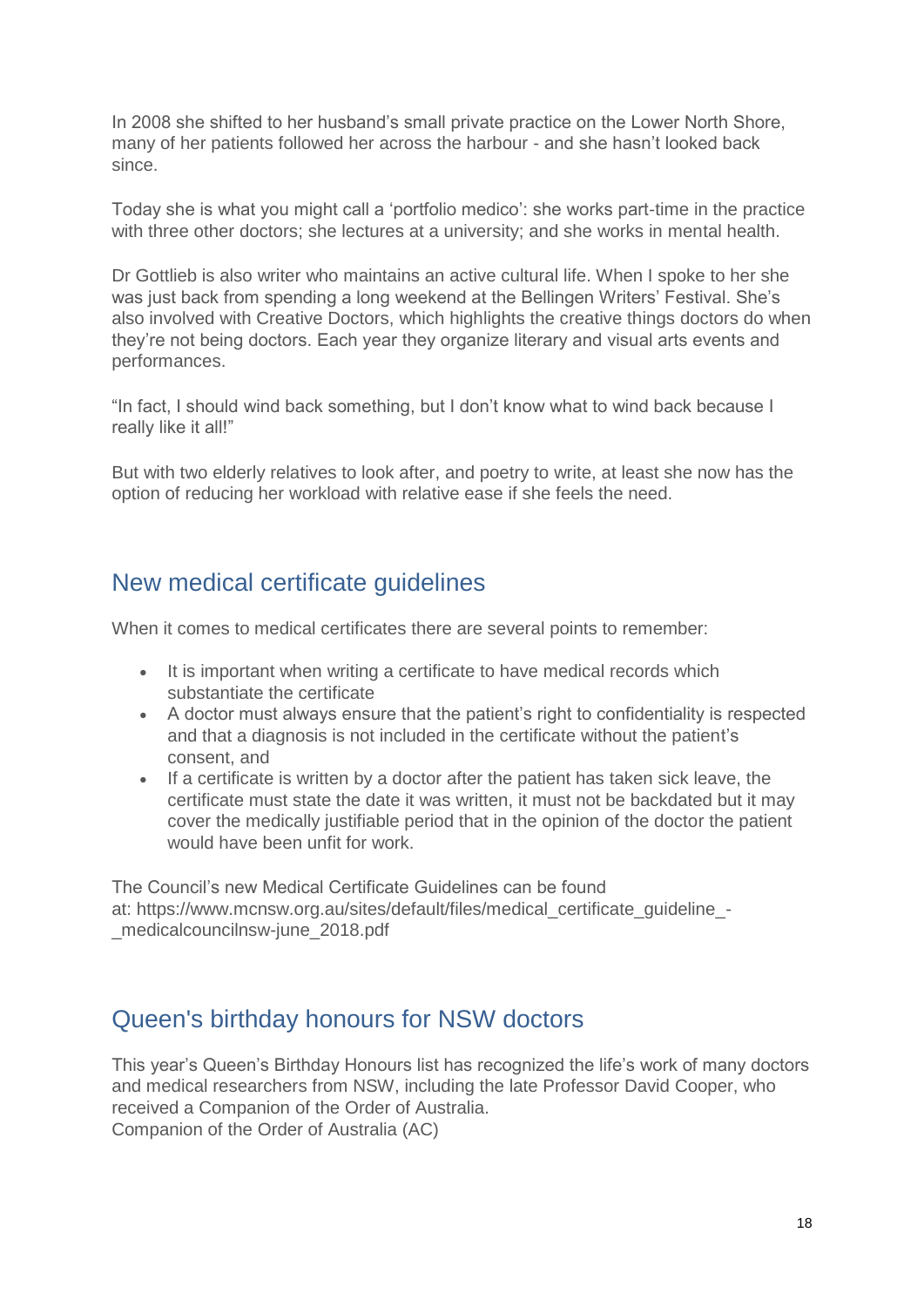

Professor David Cooper

The late **Professor David Albert Cooper**, AO, was awarded a posthumous Order of Australia for his service to medicine.

Professor Cooper dedicated his life to the prevention, treatment, and cure of HIV and other infectious diseases, and advocated for a person's health to be regarded as a fundamental human right. With Professor Ron Penny, he diagnosed the first case of HIV in Australia.

He was an internationally renowned leader in his field of immunology, and initiated ground-breaking, collaborative infectious disease research that saved countless lives in Australia, and around the world.

Professor Cooper was the Director of the UNSW's Kirby Institute since its establishment in 1986.

He passed away on 18 March 2018 after suffering for a short period from a rare auto inflammatory disease.

### **Officer in the General Division (AO)**

**Associate Professor Katherine Tucker** from Sydney's Prince of Wales Hospital was awarded an AO for her distinguished service to medicine in the field of familial cancer genetics.

She was also recognized for her work as a clinician, researcher and author; and for her contribution to medical education and to professional bodies.

Dr Tucker established the first Hereditary Cancer Clinic Service in Australia in 1994 and is the Chair of the Family Cancer Clinics of New South Wales.

### **Member (AM) in the General Division**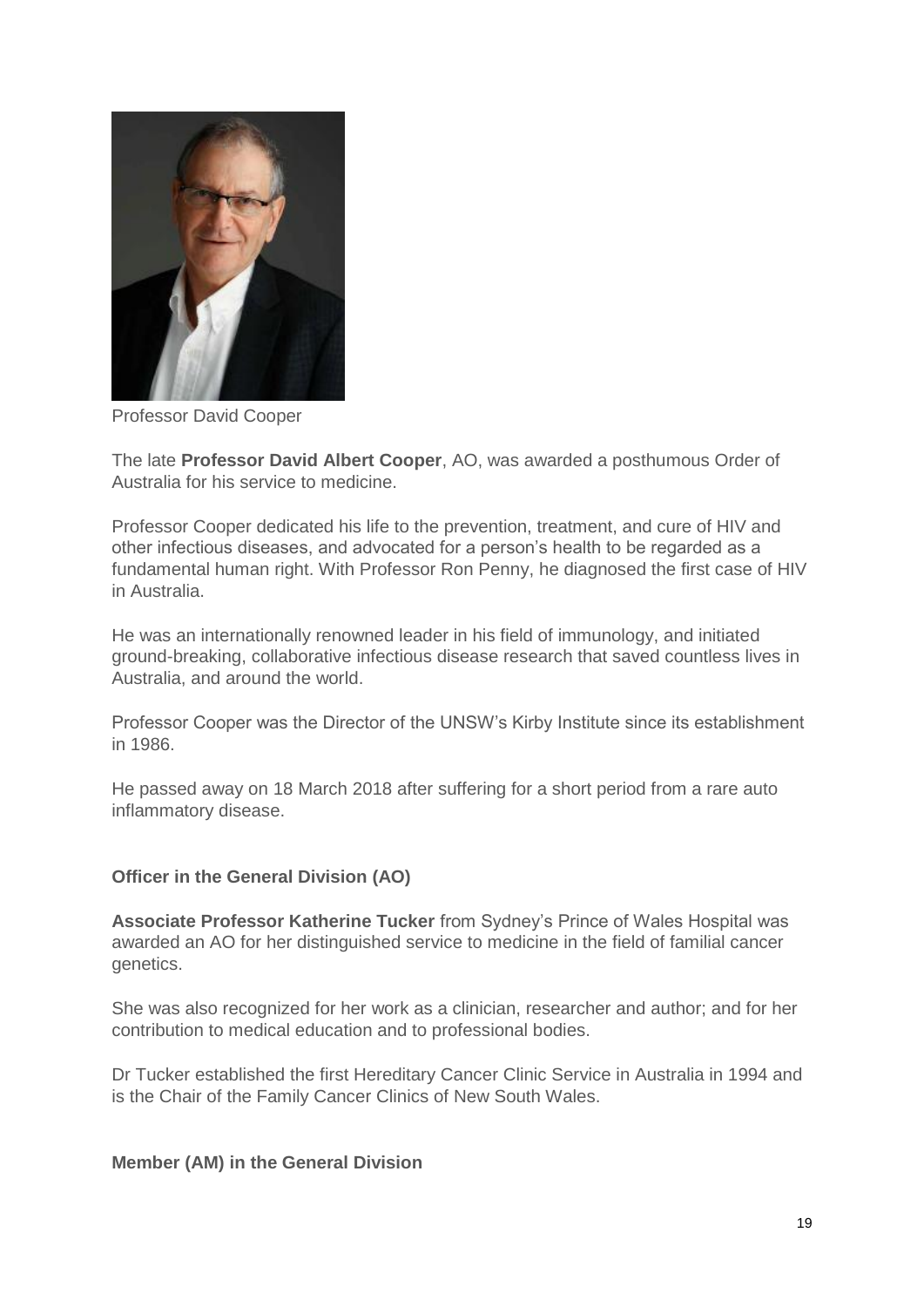**Professor Rodney John Baber was awarded an AM f**or significant service to medicine in the field of obstetrics and gynaecology, as both a clinician and researcher.

**Professor Mark Ashley Brown** was awarded an AM for significant service to medicine in the field of nephrology, and to medical research, particularly hypertension in pregnancy.

**Associate Professor Geoffrey David Champion was awarded an AM f**or significant service to medicine in the field of paediatric rheumatology; and for his contributions to medical research in the treatment of musculoskeletal pain.

**Dr Michael Gerard Cooper** was awarded an AM for significant service to medicine in the field of anaesthesia; as a clinician, teacher, mentor and historian.

University of Sydney **Professor Anthony James Gill** was awarded an AM for significant service to medical research in the field of surgical pathology; as an academic, author, adviser and mentor.

**Professor Andrew Stewart Kemp,** Inaugural Chair in Paediatric Allergy and Clinical Immunology at Children's Hospital Westmead, was awarded an AM for significant service to medicine, and to medical education, as a clinician, academic and researcher.

**Adjunct Professor of Surgery at the University of Notre Dame, Dr Terence William O'Connor was awarded an AM** for significant service to medicine, particularly as a colorectal surgeon, and as an educator, clinician and administrator of medical organisations.

Former President of the Australian Medical Association, **Professor Brian Kenneth Owler** was awarded an AM for significant service to medicine through the leadership and administration of professional medical organisations, and to medical education.

**Sydney University's Emeritus Professor David Harry Sonnabend** was awarded an AM for significant service to medicine in the field of orthopaedics, both as a clinician and an administrator, and to medical education.

**Dr Philip Geoffrey Thompson was awarded an AM f**or significant service to medicine as a plastic and reconstructive surgeon; to health initiatives in South East Asia; and to professional organisations.

### **Medal (OAM) in the General Division**

**Dr Peter Chester Arnold** was awarded an OAM for service to medicine through a range of roles with professional organisations, and as a general practitioner.

The late **Dr Keith Francis Beck** was awarded an OAM for service to medicine through a range of roles.